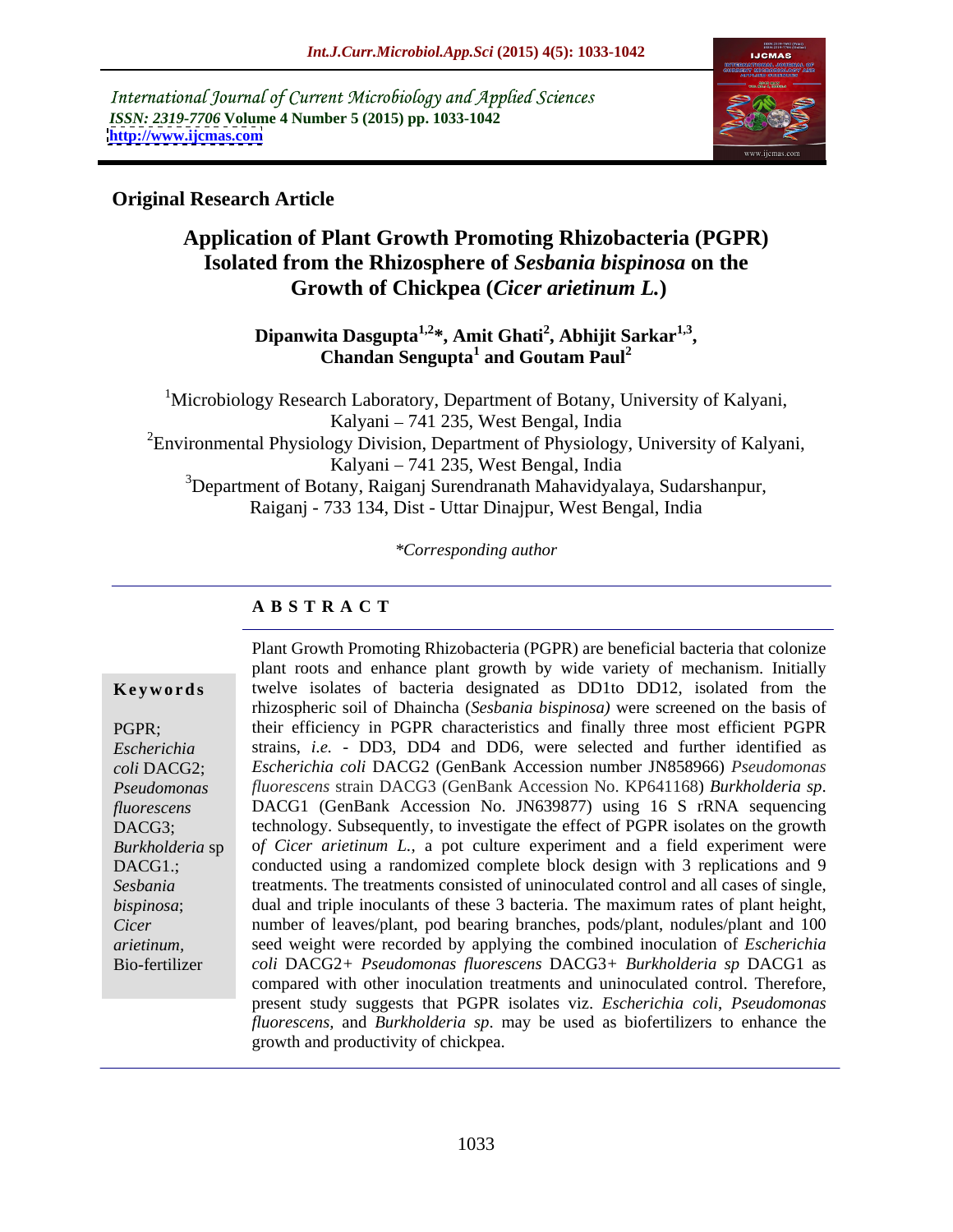## **Introduction**

(PGPR) are a heterogeneous group of bacteria that can be found in the rhizosphere, at root surfaces and in association with roots, which can improve the extent or Theorem is an ideal green manure crop as it is fast<br>quality of plant growth directly and/or growing, succulent, and easily quality of plant growth directly and/or growing, succulent, and easily indirectly The interaction between plant and decomposable with low moisture indirectly. The interaction between plant and microbes mainly plant growth promoting<br>rhizobacteria (PGPR) are largely facilitated nodules in association with *Rhizobium sp.*, rhizobacteria (PGPR) are largely facilitated nodules in association with *Rhizobium sp.*,<br>by the rhizopheric soil (Kloenper et al., fixes more atmospheric  $N_2$  and produces by the rhizopheric soil (Kloepper et al., 1980; Villacieros et al., 2003). PGPR are maximum amount of organic matter in the known to rapidly colonize the rhizosphere soil. It enriches concentration of Ca, P, S & known to rapidly colonize the rhizosphere and suppress soil borne pathogens at the root surface (Rangajaran et al., 2003). These very important intercrop relayed with rice<br>micro-organisms can also be beneficial to and other cereals. Nutrients derived from micro-organisms can also be beneficial to the plant by stimulating their growth and development through direct and indirect ways (Glick 1995; Gupta et al. 2000; Bloemberg and Lugtenberg, 2001; add organic matter to it and it gives long Moeinzadeh et al., 2010). Preparations of live microorganisms (bacteria, fungi) utilized for improving plant growth and crop productivity are generally referred to as been found on PGPR association of hiofertilizers or microbial inoculants. Dhaincha plants. Moreover, a better biofertilizers or microbial inoculants Dhaincha plants. Moreover, a better (SubbaRao N.S., Dommergues Y.R., 1998; Vessey J.K., 2003) helps to promote growth by increasing the supply or availability of primary nutrient to the host plant (Narula N. traditional crop management practices. The *et al.*, 2005). <br>*et al.*, 2005).

(Lifshtiz R. *et al.*, 1987; Chanway C.P. *et* B.R. *et al.*, 1997; Zhang F. *et al.*, 1997; Bashan Y., Holguin G., 1998; Mayak S. *et al.*, 1999; Bent E. *et al.*, 2001; Salamone Chickpea (*Cicer arietinum*) is one of the

Plant growth promoting rhizobacteria crop generally cultivated for its nutritive Now, Dhaincha (*Sesbania bispinosa*) is a value to soil. It is cultivated in monsoon season almost throughout India and grows well in loamy, clayey, black and sandy soils. It is an ideal green manure crop as it is fast growing, succulent, and easily decomposable with low moisture requirements. It forms both root and stem nodules in association with *Rhizobium sp.*, fixes more atmospheric  $N_2$  and produces maximum amount of organic matter in the soil. It enriches concentration of Ca, P, S & micronutrients (Khan et al. 2010). It is a very important intercrop relayed with rice and other cereals. Nutrients derived from Dhaincha are very cheap as compared to those of chemical fertilizers. It increases physical and biological properties of soil, term residual effect to the following crops.

The use of PGPR is steadily increased in colonize in the rhizospheric soil (Cattelan *et*  agriculture and offers an attractive way to *al*., 1999). The good results obtained in vitro replace chemical fertilizers, pesticides, and cannot always be dependably reproduced supplements. The concept of PGPR began to under field conditions (Chanway and Holl, gain importance and a large number of 1993; Zhender *et al*., 1999). The variability bacterial strains have been isolated, screened in the performance of PGPR may be due to (Chanway C.P., Holl F.B., 1993; Cattelan various environmental factors that may A.J. *et al.*, 1999; Bertrand H. *et al.*, 2001) affect their growth and exert their effects on and evaluated for plant growth promotion plant. The environmental factors include *al.*, 1989; Abbas Z., Okon Y., 1993; Glick characteristics or the composition or activity However, till date, very few studies have been found on PGPR association of Dhaincha plants. Moreover, a better knowledge of PGPR habiting rhizopheric soil of Dhaincha and their implications on growth and yield of other crop might change traditional crop management practices. The plant growth promoting bacterial strains must be competent, able to survive and climate, weather conditions, soil of the indigenous microbial flora of the soil.

I.E.G., 2000). major pulse crops not only in India but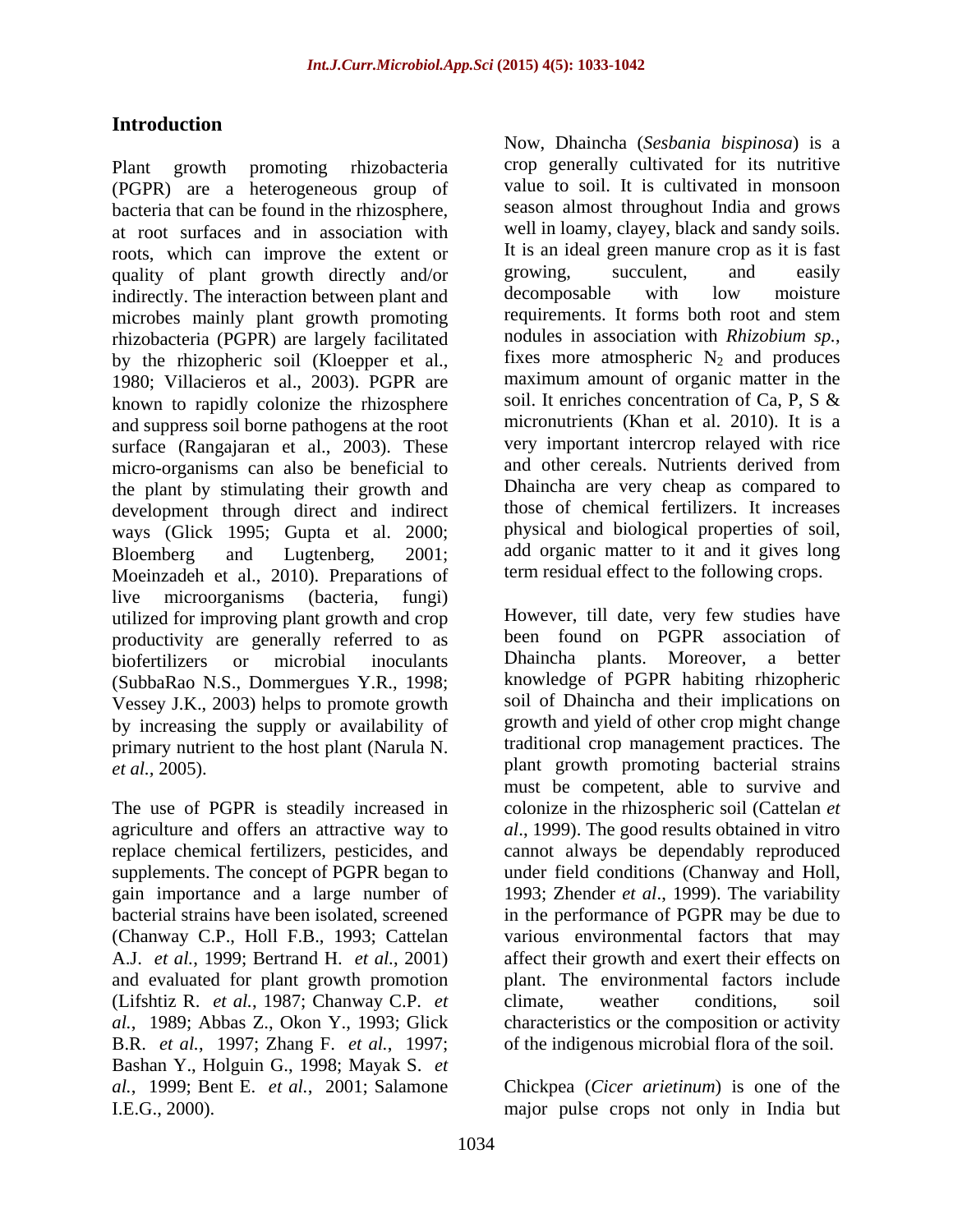throughout the world and is the most Krishi Viswavidyalay, State Agricultural important staple food in several developing countries. It ranks 5th among grain crops collected soil samples were isolated by soil (Smithson *et al*., 1985), and is imperative dilution plate count technique. Isolated due to its high nutritive contribution in bacterial strains was tested for their PGPR Indian diet. It has considerable importance in fodder also. But the efficiency in India is activities three isolates were selected for far behind as compared to world further experiments. Bacterial cultures were productivity. So there is a tremendous scope also molecularly characterized by 16S for enrichment of Gram seed production in rDNA partial gene sequencing. The three our region. Chemical fertilizers are the most important input required for chickpea cultivation. In order to make its cultivation further use. sustainable and less dependent on chemical fertilizers, it is important to know to use **Chickpea seed germination:** Germination PGPR that could contribute to the tests were carried out to determine the effect improvement of chickpea growth. To achieve the maximum growth promoting of seed germination. For this, Chickpea interaction between PGPR and nursery (*Cicer arietinum* L.) seeds were used as seedlings it is important to discover how the plant materials. Healthy seeds were surface rhizobacteria exerting their effects on plant sterilized with 0.1% HgCl2 for 2 min and and whether the effects are altered by rinsed six times with sterile distilled water. various environmental factors, including the presence of other microorganisms (Bent *et*  respective broth on shaking incubator (180 *al*., 2001). Therefore, it is necessary to develop efficient strains for chickpea production. One possible approach is to The surface sterilized seeds of chickpea explore soil microbial diversity for PGPR were inoculated in broth culture of the having combination of plant growth PGPR strain cultures for 30 min including promoting activities. So keeping in view the normal water (C) as control. Six inoculated above constrains, the present study was designed to determine the effect of plant designed to determine the effect of plant separate petri-plate containing soaked (with growth promoting rhizobacteria (PGPR) distilled water) filter papers the petri-plates inhabiting the rhizosphere of Dhaincha (*S. Bispinosa)* for improvement of germination and plant Growth of chickpea (*Cicer* 

### **Bacterial culture and Identification**

The rhizospheric soil of *S. bispinosa* was collected from four different spots both from local farmer's field (around Kalyani area of Nadia district) and research plots of Horticultural faculty of Bidhan Chandra

University). The bacterial strains from activities and based on higher PGPR Bacterial cultures were maintained on the respective slants media and store at 4°C further use.

of inoculation of PGPR strains on the rates Three PGPR strains were grown in rpm) at  $28 \pm 2$ °C for 24 h.

*arietinum* L.). the germinated seed out of total germination. **Material and Methods**<br> **Percentages of germination were calculated.** seeds of each treatment were placed in were incubated at  $25\pm2$  C for 6 days. Seed  $\overrightarrow{C}$  for 6 days. Seed germination was recorded regularly starting from the 2nd day on the basis of number of Each treatment was replicated three times.

### **Effect of single and co-inoculation on growth, yield and nodulation of chickpea**

Both pot and field experiments were conducted to test the potential of selected PGPR isolates alone as well as in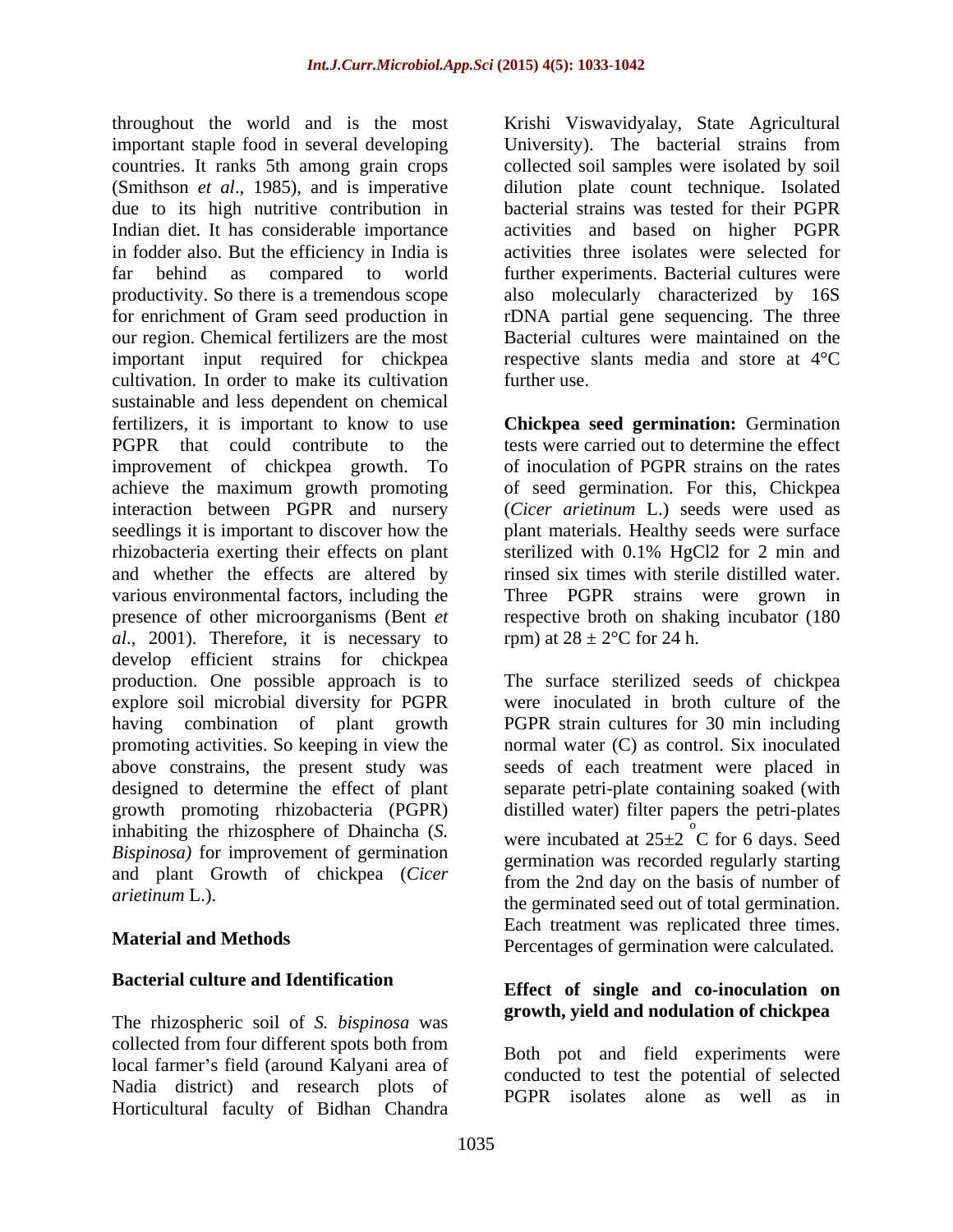nodulation and yield of chickpea under

alone or in combination, were applied along with two controls (water and medium) and

containing nutrient broth, and grown aerobically in flasks on a rotating shaker (95 rpm) for 24 h at 27ºC. The bacterial **Statistical analysis.** The data were analyzed suspension was then diluted in sterile with Statistical Package for Social Sciences distilled water to a final concentration of  $10^8$  (SPSS, ver. 21), and Sigma Plot (ver. 11) CFU ml<sup>-1</sup>. 1ml of log culture  $(10^8 \text{ cells})$  of Software. each bacterial isolates was transferred as inoculum in the corresponding treatments. **Results and Discussion** Treated and non treated pots were irrigated<br>with sterilized water daily After every 7 **Molecular identification** with sterilized water daily. After every 7 **Molecular identification and the** days interval 2ml of microorganism **treatment combinations of the PGPR** inoculum was inoculated in the **strains** corresponding pot as booster dose. At maturity stage and data regarding yield and yield contributing parameters were collected<br>and analyzed statistically.

different sites of the Iswaripur Village(35°

combination for promoting growth, 43' N and 47° 8' E with an altitude of 2100 natural conditions. the two successive rabi seasons of 2012-13 **Layout, Design and Treatments:** In these growth and yield of chickpea. The soil was experiments, three PGPR bacteria, either sandy having pH 6.2. The selected PGPR the total nine treatment combinations were agronomic practices were same as used in laid out in a Randomized Block Design with pot experiments. Each plot size was 3x4 m. three replications. inoculated and uninoculated seeds were **Pot experiments Pot experiments November 9 and 26 in the year 2012 and** Pot trials were conducted in the net house of spacing after proper land preparation by the Department of Botany, University of cultivating 2 times followed by planking. Kalyani, West Bengal. Chickpea seeds were Treatments were replicated thrice, using sawn into sterilized pots. Five seeds were randomized complete block design (RCBD). sown in each pot containing 12 kg soil per Canal water was used for irrigation when pot which were thinned to one plant after 15 needed. . The inoculums were applied as days of germination. Pots were placed in the basal dose in all the plots then after every 7 net house under ambient light and days interval 2ml of microorganism temperature. The inocula for the pot trials inoculum was sprayed in the surrounding were prepared by culturing the selected rhizosphere of the corresponding plant as bacterial strains on nutrient agar. A single booster dose. At maturity, the crop was colony was transferred to 250 ml flasks harvested and data about growth and yield m) of Nadia District, West Bengal during and 2013-14 to study the effect of PGPR on isolates were tested alone as well as in combination under field conditions. All the sown in the well-prepared plots on 2013 respectively with 30cm x 20 cm parameters were recorded.

 $\frac{8}{2}$  collecting  $\frac{8}{2}$  collections cells) of Software. Software.

### **Results and Discussion**

### **Molecular identification and the treatment combinations of the PGPR strains**

and analyzed statistically. sequences compared with the available **Field Experiment** BLAST homology search. DD3 was Field experiments were conducted at two deposited it in the GenBank database with The three PGPR isolates were identified by 16 S rDNA sequencing. 16 S rDNA gene sequences in the databank with help of identified as *Escherichia coli* DACG2 and accession number JN858966 while DD4 was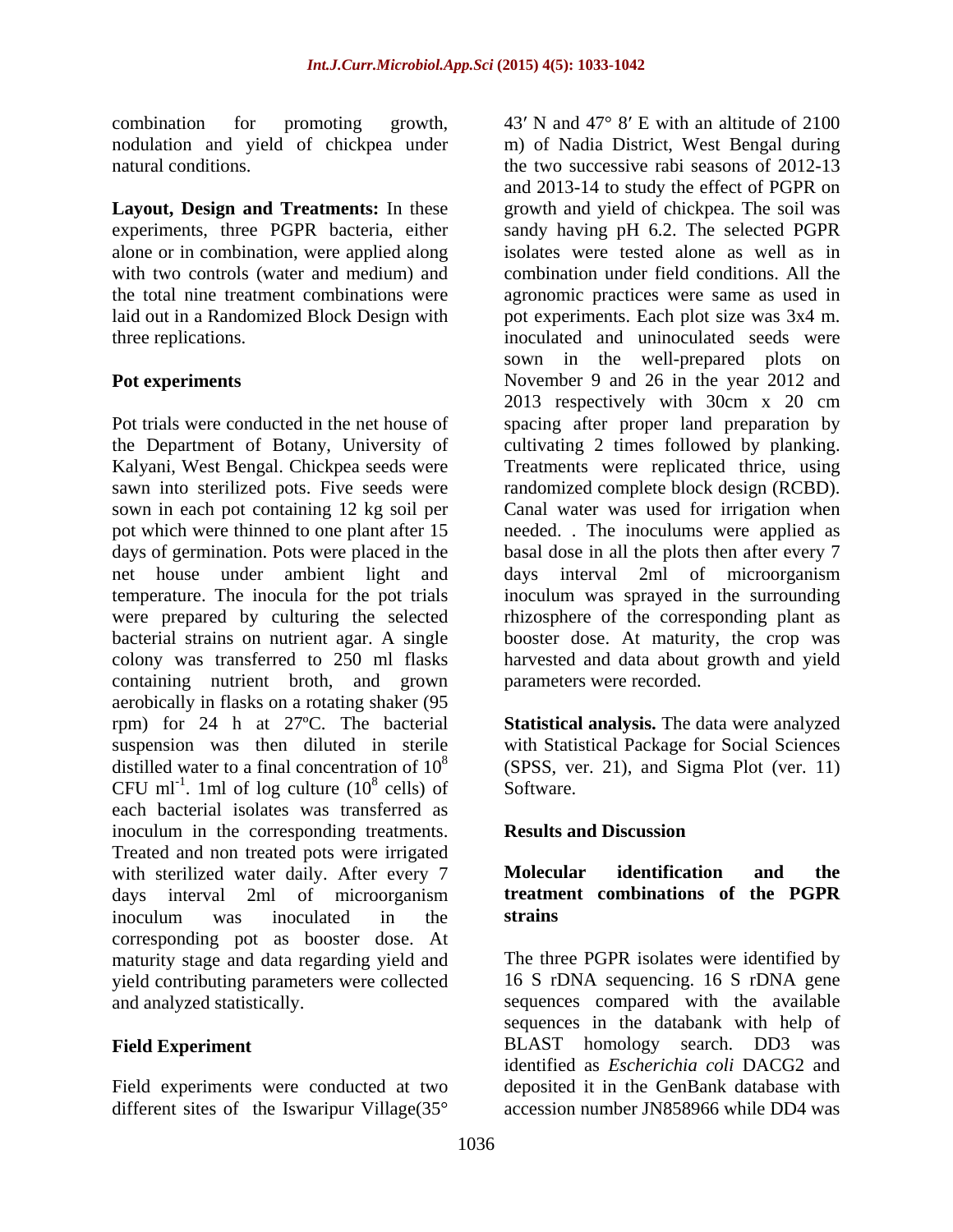identified as *Pseudomonas fluorescens* strain treatments. The combinations are presented

Inoculation significantly enhanced seed germination and seedling vigour of Chickpea. However, the rate of Weight of 100 seeds increased up to 27%. enhancement varied with bacterial strains. The highest increase in growth parameters The experimental results of different seed of Chickpea plant was recorded from treatments in chickpea revealed significant Treatment 7 inoculated with all the 3 PGPR different responses against seed strains (combination of the 3 PGPR strains germination. (Table-2). All the three i.e. *Escherichia coli* DACG2 +*Pseudomonas*  treatment sets were found to be significantly fluorescence DACG3 + Bukholderia superior and effective in increasing 15 per cent more germination of chickpea in Treatment 4, Treatment 5, and Treatment 6 comparison to control sets. The results also also show significant increase in comparison indicated that the PGPR strains initiate the to Treatment 1, Treatment 2, Treatment 3 germination of *C. arietinum* seed at the 2 day of treatment connecting to active in combination performed much better than participation in germination system though alone. The PGPRs interact with each other on day 4 it was abruptly reduced whereas in synergistically stimulating each other control set initiation of germination occurred through physical or biochemical activities on  $3<sup>rd</sup>$  day. 100 percent seed germination occurred in PGPR inoculated seeds on 3 (in treatment 1 and treatment 2) and on  $4<sup>th</sup>$ (in treatment 3). The observation on first count at germination can also considered as seed vigour which was very much supportive to seedling establishment in field.

**Pot experiment:** The results of pot study Figure 2. The maximum plant height showed that inoculation of Chickpea seeds with bacterial strains showed a positive effect on all the studied growth parameters (Table 2). The data presented in the Table represents that, in pot experiment, either alone or in combination, the 3 selected

DACG3 (GenBank Accession No. *Pseudomonas fluorescens* DACG3 and KP641168) and DD6 as *Burkholderia sp.* Bukholderia *sp.* DACG1 showed<br>DACG1 (Gene Bank Accession No. significantly increased plant growth in all<br>JN639877). These three PGPR strains, either the treatments compared to both alone or in combination, along with two controls. Height of the treated Chickpea controls (water and medium) were used as plants increased up to 93% in comparison to in the Table 1. had the positive effect on number of leaves **Effect of isolated PGPR strains on** comparison to control. Enhancement of **germination of Chickpea seeds** Numbers of pod bearing branches per plant Our experiments showed that PGPR increased up to 45 %. Number of nodules PGPR strains i.e. *Escherichia coli* DACG2, *Bukholderia sp*. DACG1 showed significantly increased plant growth in all the treatments compared to both the controls. As same PGPR inoculation also per plant, which increased up to 76% in is up to 70%. Number of pods per plant per plant increased up to 50%.

nd and also than controls i.e. the PGPR strains <sup>rd</sup> day. 100 percent seed germination that may enhance some beneficial aspects of  $r<sup>rd</sup>$  their physiology  $\mathbf{t}$  the state of  $\mathbf{t}$  is the state of  $\mathbf{t}$  in the state of  $\mathbf{t}$  is the state of  $\mathbf{t}$  in the state of  $\mathbf{t}$  is the state of  $\mathbf{t}$  is the state of  $\mathbf{t}$  is the state of  $\mathbf{t}$  is the state of Treatment 7 inoculated with all the 3 PGPR *fluorescence* DACG3 + *Bukholderia sp*.DACG1). It is also recorded that their physiology.

## **Field Experiment**

In field experiment, all the growth parameters as influenced by the three PGPR isolate treatments have been presented in recorded was in case of treatment 7 (combination of all the three isolates).

It is experimentally proved that PGPR have positive effect on the growth of different crops and plants (Wu S.C. *et al.*, 2005).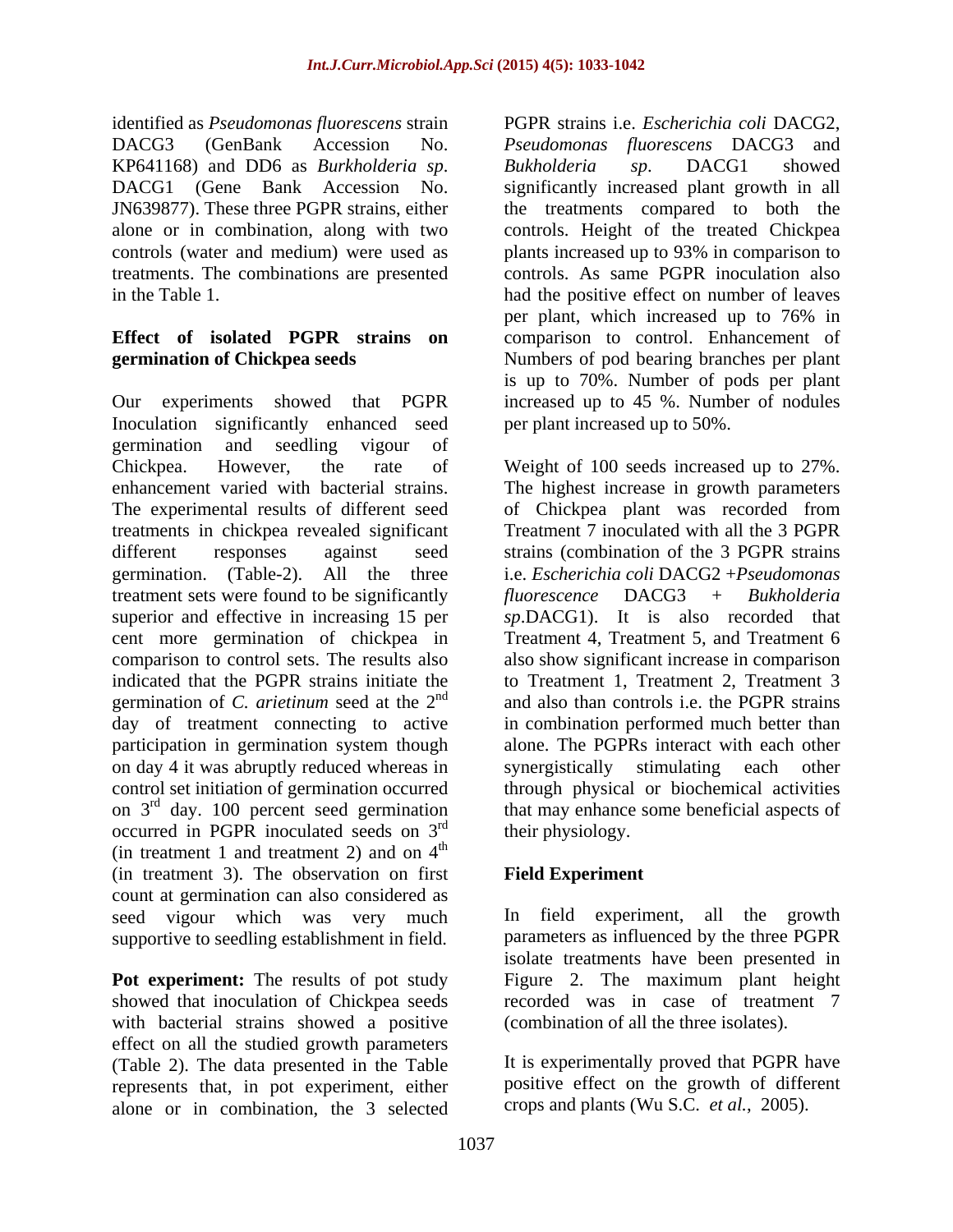### *Int.J.Curr.Microbiol.App.Sci* **(2015) 4(5): 1033-1042**

| Table.1 Trea<br><b>1</b> Treatment combinations of the inoculums |  |
|------------------------------------------------------------------|--|
|------------------------------------------------------------------|--|

| Treatment $1 = Inoculum DD3*$                                           |
|-------------------------------------------------------------------------|
| Treatment $2 = Inoculum DD4**$                                          |
| Treatment $3 = Inoculum DD6$ ***                                        |
| Treatment $4 = InoculumDD3+ Inoculum DD4$                               |
| Treatment $5 = Inoculum DD4 + Inoculum DD6$                             |
| Treatment $6 = Inoculum DD3+ Inoculum DD6$                              |
| Treatment $7 = InoculumDD3+ Inoculum DD4+ Inoculum DD6$                 |
| Treatment $8 =$ Medium control                                          |
| Treatment $9 = Water$ control                                           |
| $DD3* = Escheritia coli DACG2, DD4** = Pseudomonus fluorescence DACG3,$ |

DD6\*\*\* = Burkholderia sp. DACG1

| <b>Table.2</b> Effect of PGPR strains on germination of Chickpea seeds |  |
|------------------------------------------------------------------------|--|
|                                                                        |  |

| <b>Treatments</b> | % of germination of Chickpea seeds |                          |                     |           |                 |     |
|-------------------|------------------------------------|--------------------------|---------------------|-----------|-----------------|-----|
|                   | ⊥ dav                              | $\gamma^{\text{nd}}$ dov | $\mathbf{a}$<br>ua  | $4th$ day | $5th$ day Total |     |
| <b>Water</b>      |                                    |                          | - T                 |           |                 |     |
| Treatment 1       |                                    | ັບ                       | - 02                |           |                 | TVA |
| Treatment 2       |                                    | 。<br>←                   | $\rightarrow$<br>ن⊿ |           |                 | TÛ  |
| Treatment 3       |                                    | ັບປ                      | 40                  |           |                 | TÛÛ |

### **Table.3** Effect of PGPR strains alone or in combination on growth parameters of Chickpea Mean and Std. Error

| Treatment(s)                 | Plant                          | No. of | No. of pod   | No. of       | No. of       | 100 seeds                      |
|------------------------------|--------------------------------|--------|--------------|--------------|--------------|--------------------------------|
|                              | Height                         | Leaves | bearing      | pods.        | nodule       | weight                         |
|                              | (cm                            | /Plant | branches     | Plant        | Plant        |                                |
| Treatment $1(X)$             | $33.15 \pm 3.1$ $42 \pm 3.7$   |        | $12 \pm 1.3$ | $53 \pm 4.5$ |              | $21 \pm 1.3$   22.44 $\pm$ 2.3 |
| Treatment $2(Y)$             | $45.09 \pm 3.2$   $58 \pm 4.2$ |        | $13 \pm 1.7$ | $59 \pm 4.2$ |              | $23 \pm 1.2$ 24.7 $\pm 1.7$    |
| Treatment $3(Z)$             | $37.54 \pm 2.4$ 47 ± 4.4       |        | $11 \pm 1.2$ | $54 \pm 5.8$ |              | $120 \pm 1.5$ 22.32 $\pm 1.2$  |
| Treatment $4(X+Y)$           | $53.33 \pm 4.2$ 67 ± 4.6       |        | $14 \pm 1.4$ | $60 \pm 1.3$ |              | $25 \pm 1.4$   $25.2 \pm 2.4$  |
| Treatment 5 $(Y+Z)$          | $51.46 \pm 3.8$ 63 $\pm 5.3$   |        |              | $67 \pm 4.2$ |              | $26 \pm 1.4$ $25.43 \pm 2.3$   |
| Treatment $6(X+Z)$           | $50.18 \pm 3.3$ 63 ± 6.4       |        | $13 \pm 1.4$ | $63 \pm 3.4$ |              | $22 \pm 1.9$ 23.94 ± 1.4       |
| Treatment 7 $(X+Y+Z)$        | $ 59.78 \pm 4.5  69 \pm 4.6 $  |        | $17 \pm 1.2$ | $68 \pm 1.6$ | $27 \pm 1.7$ | $25.87 \pm 2.2$                |
| Control(Medium Control)      | $31.24 \pm 2.5$ 39 ± 4.6       |        | $+$ $+$      | $47 \pm 1.6$ | $18 \pm 1.7$ | $20.5 \pm 2.2$                 |
| Ref. Control (Water Control) | $30.32 \pm 2.5$ 35 ± 4.6       |        | $8 \pm 1.2$  | $34 \pm 1.6$ | $12 \pm 1.1$ | $19.43 \pm 1.2$                |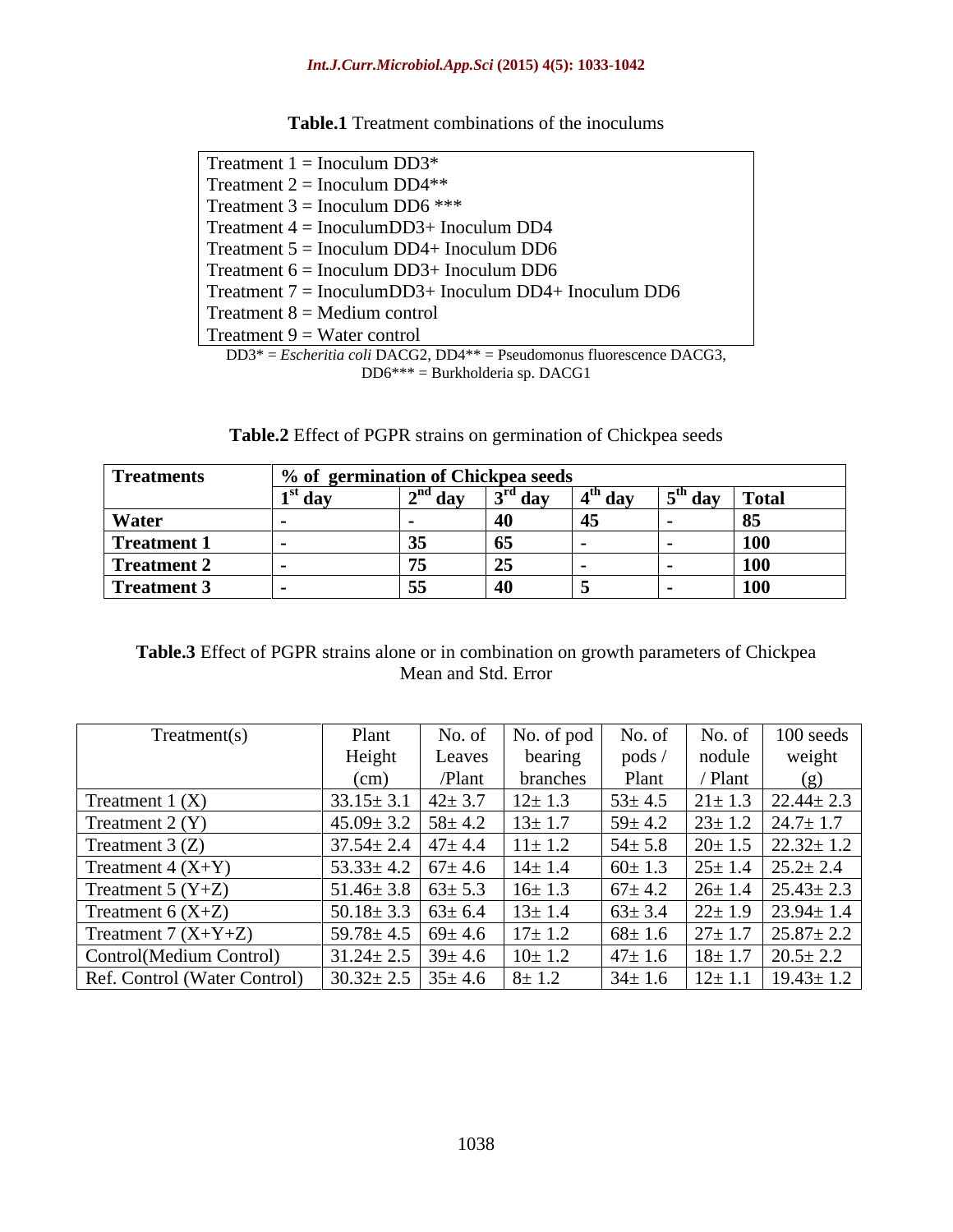**Figure.1** A bar graph showing the germination percentage of chickpea seeds after 4th day of inoculation with the three PGPR strains along with control. DD3 = Escheritia coli DACG2, DD4 = Pseudomonas fluorescence DACG3, DD6 = Burkholderia sp. DACG1



**Figure.2** Bar graph of effects of PGPR treatments on A:Plant height, B:Number of leaves/plant, C: Total number of pod bearing branches, D: Total number of pods/plant, E : Total number of nodule/plant, F: Weight of 100 seeds (gm), DD3=Escherichia coli DACG2, DD4=Pseudomonas fluorescence DACG3, DD6=Burkholderia sp DACG1

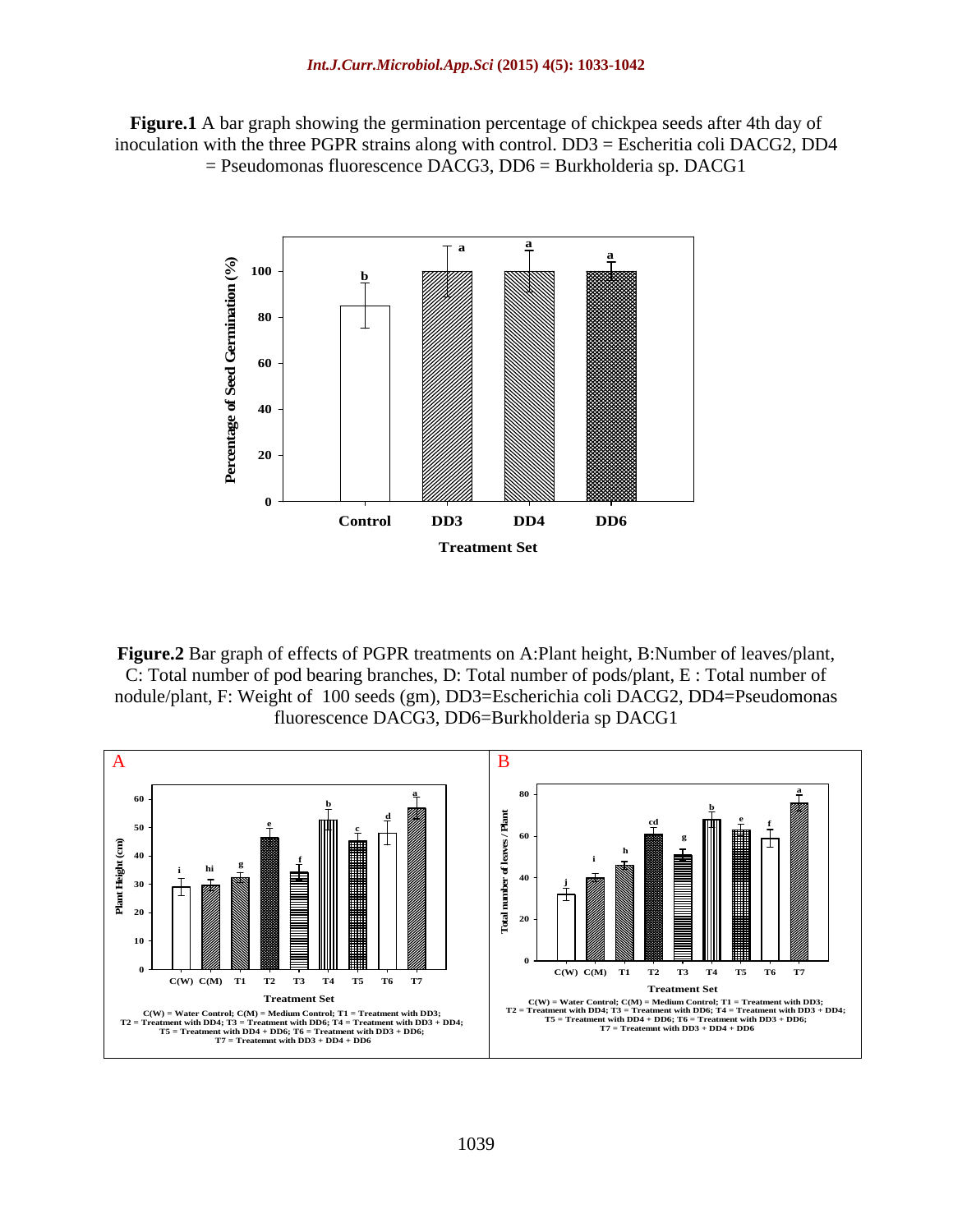

The impact of rhizobacteria generally on seedling emergence, responses to external (Lifshtiz R. *et al.*, 1987; Chanway C.P. *et*

plant growth and health may be classified as stress factors and protect plants from neutral, deleterious or beneficial (Kloepper disease. This present investigation confirms J.W. *et al.*, 1989). Many researchers the earlier works. It revealed that use of *al.*, 1989; Abbas Z., Okon Y., 1993; Glick germination, seedling emergence, seedling B.R. *et al.*, 1997; Zhang F. *et al.*, 1997; vigor and seedling stand over the control. Bashan Y., Holguin G., 1998; Mayak S. *et* Similar resultshave been reported in other *al.*, 1999; Bent E. *et al.*, *2001*) records the crops such as potato, radish plants, sorghum ability of microbial inoculants, to increase and pearl millet (Burr T.J. *et al.*, 1978; plant growth and germination rate, improve Raju N.S. *et al.*, 1999; Niranjan S.R. *et al.*, PGPRs with seed treatment improve seed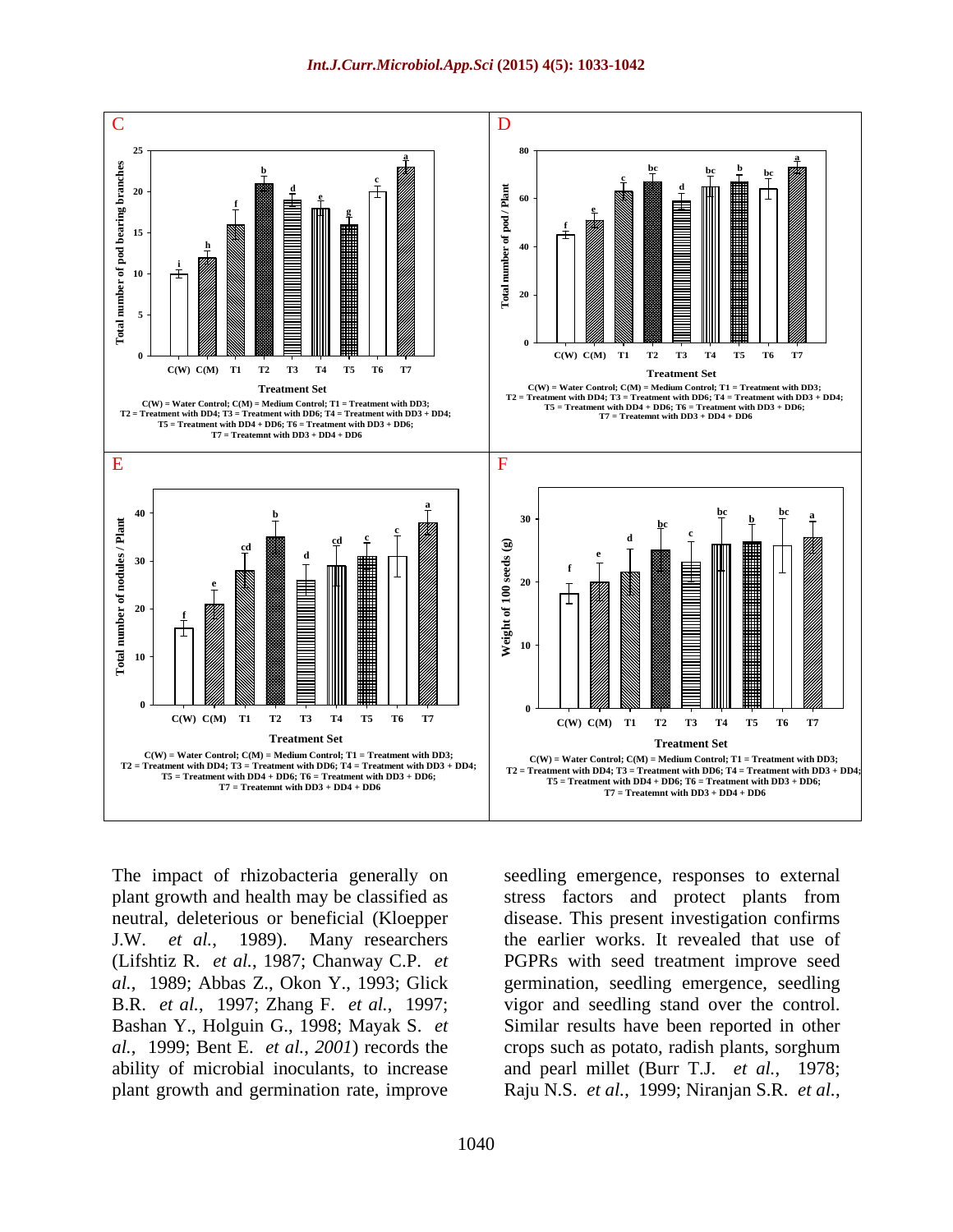2004). The improvement in seed and leaf area were observed in different germination by PGPR was also found in crops such as potato, radish plants, sorghum work with wheat and sunflower (Shaukat K. and pearl millet inoculated with *et al.* , 2006), where it was found that some *Pseudomonas*, *Azospirillum* and *Azotobacter* PGPR induced increases in the seed strains (Burr T.J. *et al.*, 1978; Raju N.S. *et* emergence, in some cases achieving *al.*, 1999; Niranjan S.R. *et al.*, 2004). increases up to 100% greater than controls. Our results also show the higher seedling with isolated bacterial strains. The second of the second promoting the relation of the viz.

In pot experiment, it was observed that *fluorescence* DACG3, *Burkholderia sp.* PGPR inoculation significantly increase the DACG1) isolated from the rhizosphere of growth of seedlings of Chickpea. In general, *Sesbania bispinosa* significantly enhanced inoculation resulted in early seedling growth root and shoot length and biomass and development. Similar findings were production of chickpea. Therefore it is reported by Dobbelaere S. *et al.*, (2006) suggested that the use of PGPR isolates of as who assessed the inoculation effect of PGPR effective biofertilizers might be beneficial *Azospirillum brasilense* on growth of spring wheat. They observed that inoculated plants resulted in better germination, early **Acknowledgement** development and flowering and also increase in dry weight of both the root system and the upper plant parts (Gravel V. of both the Departments, Department of *et al.*, 2007; Kozdroja J. *et al.*, 2004). Soil Botany, and Department of Physiology of condition also influenced the growth the University of Kalyani, and HOD, promotion by bacterial strains. Martinez- Department of Horticulture, BCKV, for Toledo M.V. *et al.*, (1988) showed that the providing important biological samples and numbers of *Azotobacter* decreased as plant necessary facilities for this present work. growth continued in nonsterile agricultural The authors also acknowledge the financial soil, while the numbers of *Azotobacter* help from DST - PURSE program to associated with maize roots grown in sterile Department of Botany, University of agricultural soils remained similar to those Kalyani, from Department of Science and of the original inoculum. This may imply rhizobacteria had a more competitive ability to survive and affect the growth of inoculated plants in the presence of indigenous micro flora (Khalid A. *et al.*, 2004). In this study, Inoculation of PGPR of bio- and mineral phosphorus strains increased all parameters determined in-pot experiment as well as in field. Again, Mixed Inoculants which indicate that mixed cultivars in newly cultivated land. J. inoculants. Basic App. Sci.,3: 4656-64.

The present experiment revealed that seed inoculation with all isolated bacteria resulted and biofilm formation stimulate in an increased plant height and leaf numbers. Similar increases in plant height

and pearl millet inoculated with

In conclusion, it was found that three Plant growth promoting rhizobactera (viz. *Escherichia coli* DACG2, *Pseudomonas*  for chickpea cultivation.

### **Acknowledgement**

The authors would like to thank the Heads Technology, GOI, India.

## **References**

- Ahmed, M.A. and Badr, E.A. 2009. Effect of bio- and mineral phosphorus fertilizer on the growth, productivity and nutritional value of some chickpea
- Aisha Waheed Qurashi, Anjum Nasim Sabri, Bacterial exopolysaccharide and biofilm formation stimulate chickpea growth and soil aggregation under salt stress Brazilian Journal of